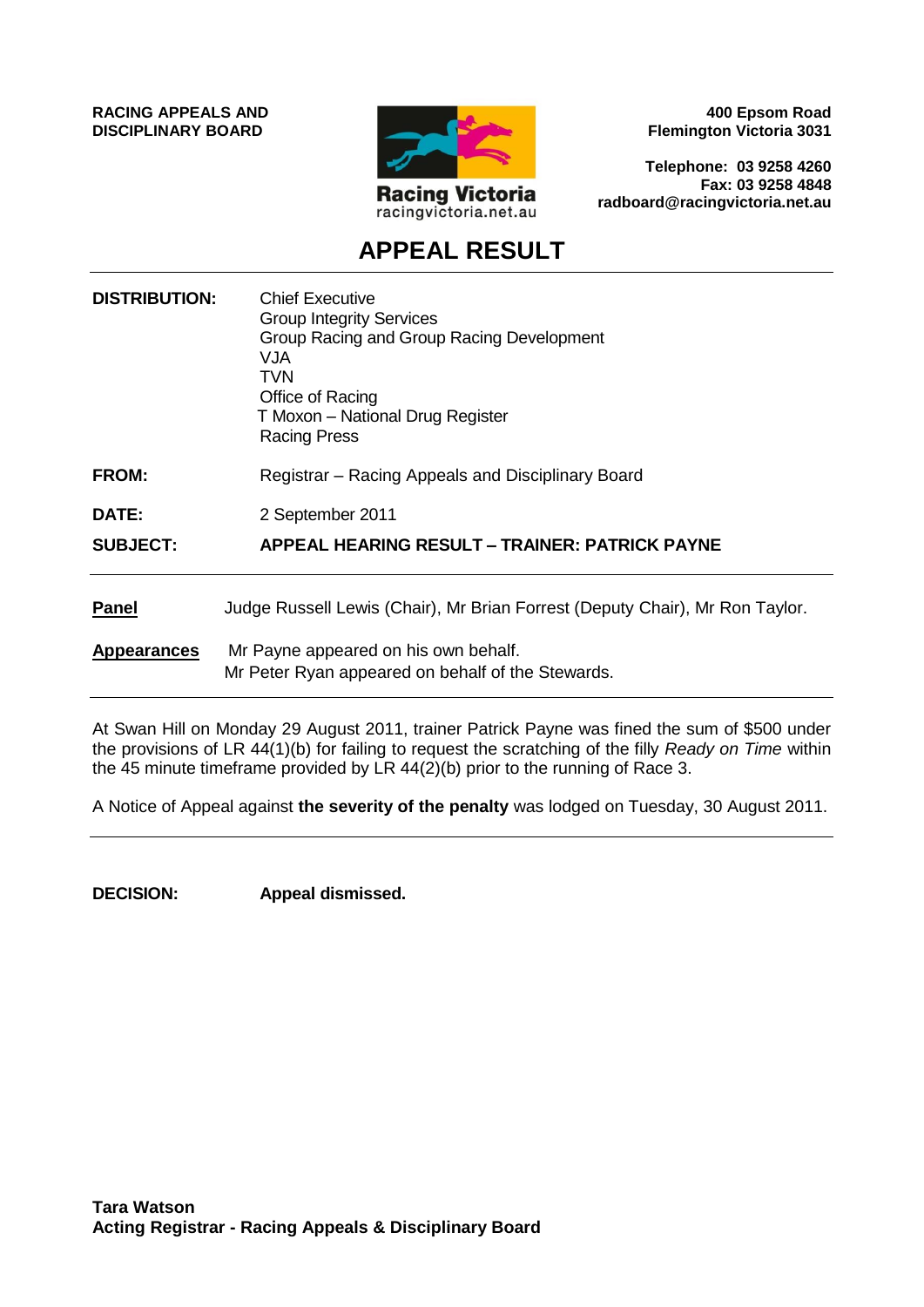# **TRANSCRIPT OF**

# **PROCEEDINGS**

## **RACING APPEALS AND DISCIPLINARY BOARD**

\_\_\_\_\_\_\_\_\_\_\_\_\_\_\_\_\_\_\_\_\_\_\_\_\_\_\_\_\_\_\_\_\_\_\_\_\_\_\_\_\_\_\_\_\_\_\_\_\_\_\_\_\_\_\_\_\_\_\_\_\_\_\_

## **HIS HONOUR JUDGE R.P.L. LEWIS, Chairman MR B. FORREST MR R. TAYLOR**

## **EXTRACT OF PROCEEDINGS**

## **DECISION**

## **TRAINER: PATRICK PAYNE**

#### **MELBOURNE**

#### **FRIDAY, 2 SEPTEMBER 2011**

MR P. RYAN appeared on behalf of the RVL Stewards

MR P. PAYNE appeared on his own behalf